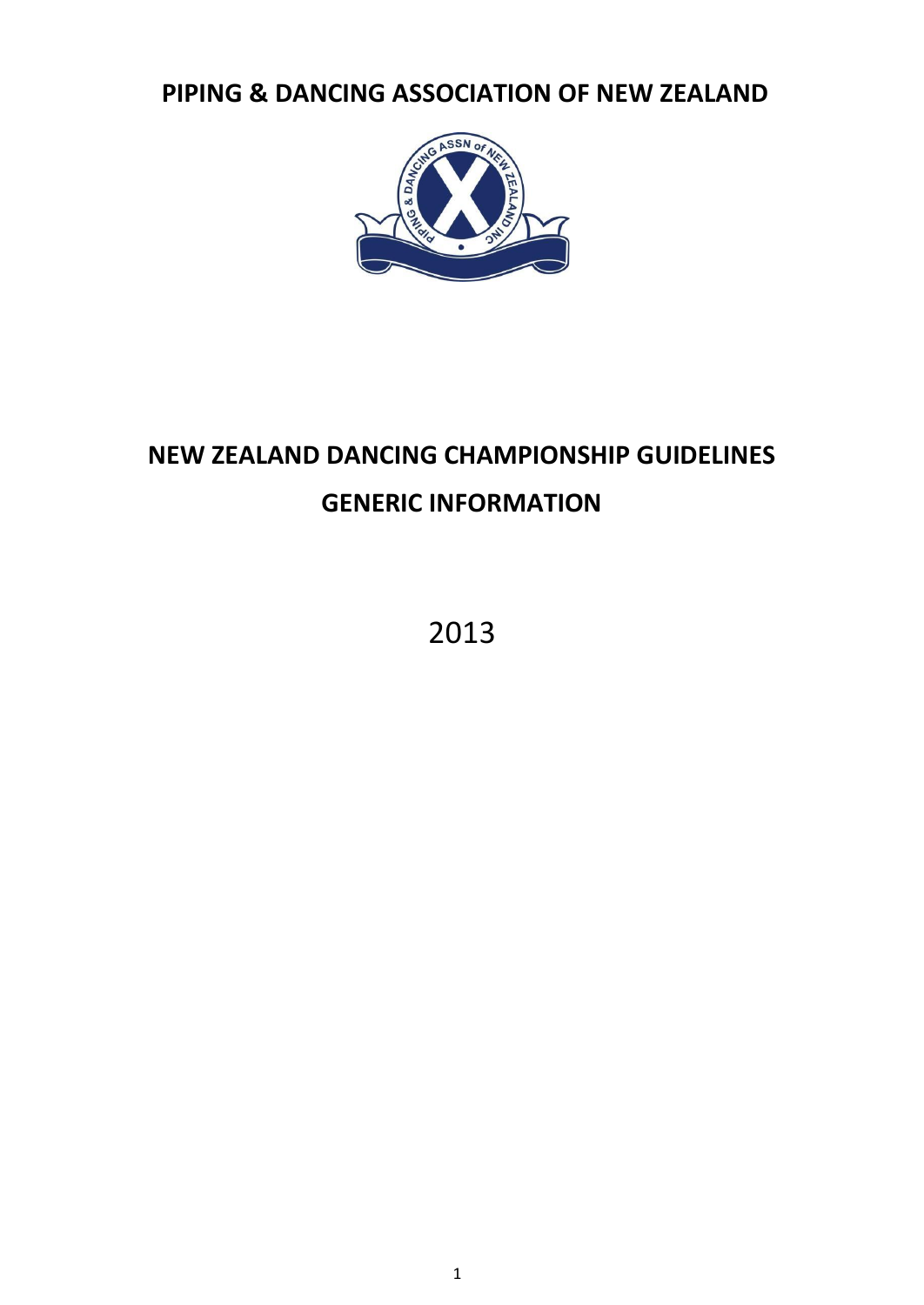# **INDEX**

| Venue                                    | p3             |
|------------------------------------------|----------------|
| Adjudicators                             | p4             |
| Pipers                                   | p <sub>5</sub> |
| <b>Official Photographer</b>             | p <sub>5</sub> |
| <b>Schedules</b>                         | p6             |
| Prizes                                   | p7             |
| Programme                                | p8             |
| Order of Events                          | p9             |
| <b>Opening and Closing Ceremonies</b>    | P <sub>9</sub> |
| <b>Draws</b>                             | p10            |
| <b>Ranking System</b>                    | p10            |
| Results                                  | p10            |
| Under 16 & Under 18 Events               | p11            |
| Fundraising/Marketing/Sponsorship/Grants | p11            |
| <b>Suggested Attachments</b>             | p11            |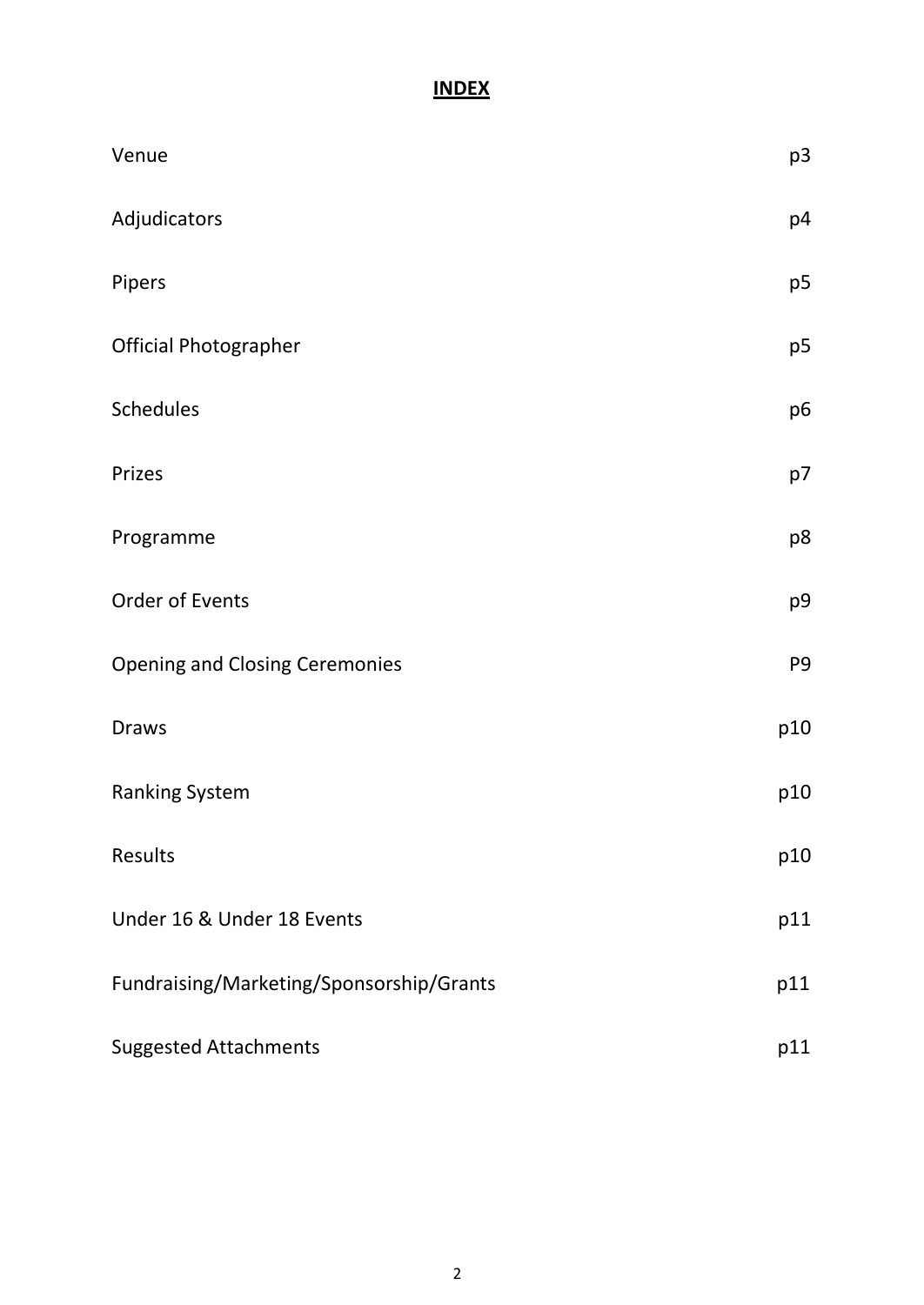#### **VENUE**

- It is the host organisation's duty to provide Championship age group dancers with optimal conditions so they can perform at their best. This applies to both indoor and outdoor venues.
- All championships must be conducted on a wooden stage with a non slip surface.
- The recommended minimum stage size is 6 metres deep x 8 metres wide. It must be large enough to hold more than one NZ Championship class at a time if required.
- A non slip stage surface is essential to allow dancers to perform with confidence. Resin should be provided, unless the stage surface is guaranteed to be non slip.
- For indoor venues, the stage must be adequately lit, preferably with professional theatre lighting.
- The stage backdrop should not distract from the dancers' performances.
- Dancers should be allowed access to the stage prior to the commencement of the championships.
- A suitably located and sufficiently large area with sprung surface must be provided for dancers to warm up and warm down. The Championship age group(s) will have priority over other users.
- Adequate changing facilities must be provided for both male and female competitors.
- The judges' positioning should be optimal for assessing performances as well as being separated from the audience to allow for privacy and freedom from distraction.
- A clear, easily managed sound system is required. This should be in a fixed position (at the side of stage or rear of theatre) to avoid noisy static when being shifted.
- A separate area away from the audience should be provided for judges to complete their reports and assessment.
- A private area for both judges and pipers to relax is desirable.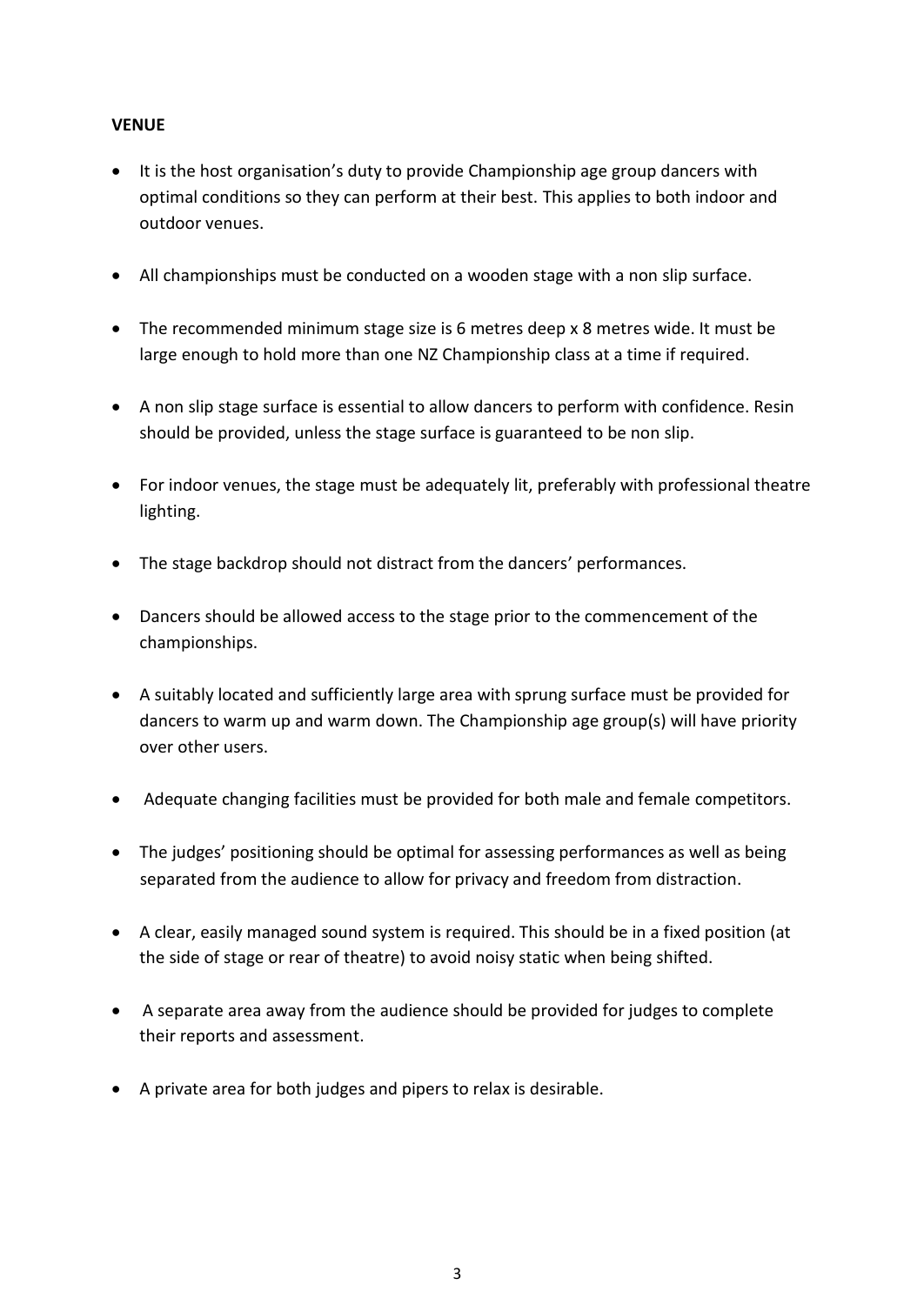# **ADJUDICATORS**

- Adjudicators must be appointed in accordance with the conditions set out in Bylaws 27 (d), 29(b) and 30. Appointments may be made up to one year in advance.
- Adjudicators will be appointed to adjudicate each event as set out in Bylaw 27(e).
- Reports must be given for all New Zealand Championship events.
- The host organisation must appoint a minimum of one emergency adjudicator.
- For an organisation hosting multiple New Zealand Championship age groups, the Piping and Dancing Association may require the appointment of more than the three adjudicators currently stipulated for a single age group.
- The minimum adjudicator's fee will be \$150 per day.
- The organisation conducting the championship competition will act as good hosts by providing accommodation of a suitable standard, transport to the venue, reasonable 'hours of work' and allowing adequate meal breaks for adjudicators, with suitable food provided.
- The host organisation will appoint a Convenor of Adjudicators from the judges appointed for each New Zealand championship competition. The convenor will be responsible for providing the Council with a written report on the NZ Championship Meeting using the feedback template provided by the Council.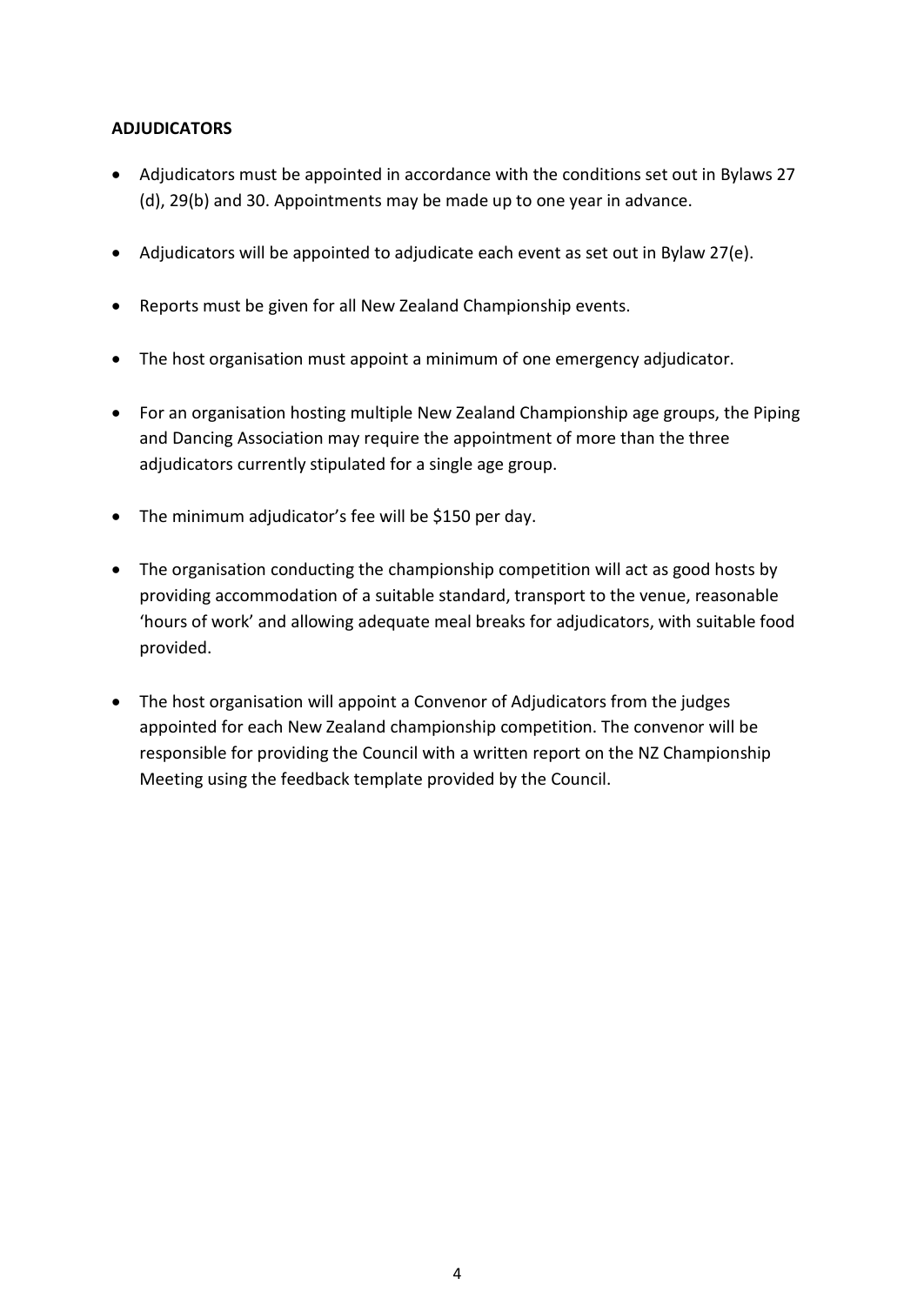#### **PIPERS**

- Pipers appointed for the New Zealand championship classes must be experienced, competent and capable of playing at the required tempo for a sustained period of time.
- The minimum piper's fee will be \$150 per day.
- The adjudicator must check the tune and the tempo with piper/pipers prior to the commencement of each event. The tempo selected by the adjudicator must be within the recommended range of tempos listed in Bylaw 42. Competitors must be able to hear the set tune and tempo before the commencement of the event.
- When more than one piper is used for an event, Bylaw 28 (regarding the playing of the same tune and tempo) must be adhered to. At the change of piper, the adjudicator and dancers should have the same opportunity to hear the piper as at the commencement of the event.

# **OFFICIAL PHOTOGRAPHER**

An official photographer should be available to take photographs of:

- The opening and closing ceremonies
- Each championship result
- Age Group photos
- Trophy winners
- Top ten ranking awards for each championship age group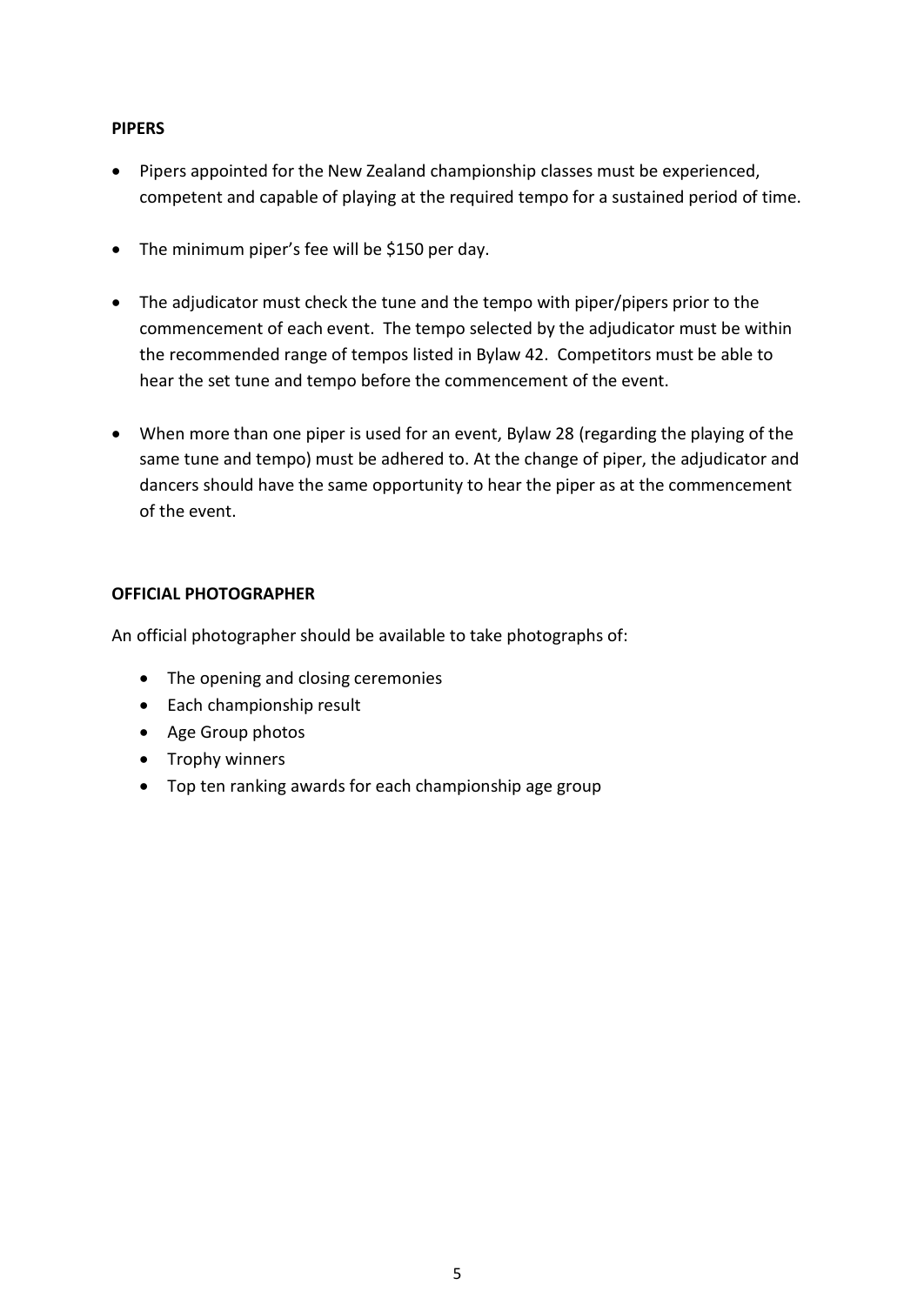# **SCHEDULES**

- The schedule should be prepared and presented to Council for approval at least one year in advance.
- In preparing the schedule host organisations should give consideration to:
	- The allocation of prize money and/or prizes.
	- Bylaw 27(c) which determines maximum entry fees chargeable as a percentage of the prize money
	- The number of additional events that reasonably can be included in the programme within the time allowed for the competition.
	- Choosing the closing date for entries, with sufficient time allowed to meet the deadlines for the printing and posting out of the programme.
	- Conditions of entries
	- **Conditions, if any, under which entries will be refunded**
	- **Conditions, if any, for the use of video cameras**
- A standardised entry form should be included with the schedule, detailing entry costs, pipers fees, programme cost etc.
- The host organisation should acknowledge receipt of entries.
- Accompanying the schedule, should also be a list of local accommodation.
- The host organisation needs to consider the most appropriate methods of distributing schedules and entry forms. Options include:

# Scotia Pacific:

- **Strengths: Reaches all registered dancers and members of the Piping and Dancing** Association.
- Weakness: Significant cost to the host organisation and copies will be sent to all P & D members, including those who may not be interested.

# Mail Out:

- **Strengths: Cost effective**
- Weakness: Programmes might not be sent to all interested competitors.

Piping and Dancing Association Website:

 Strengths: Cost effective if advertised sufficiently and should be available for downloading by all interested parties.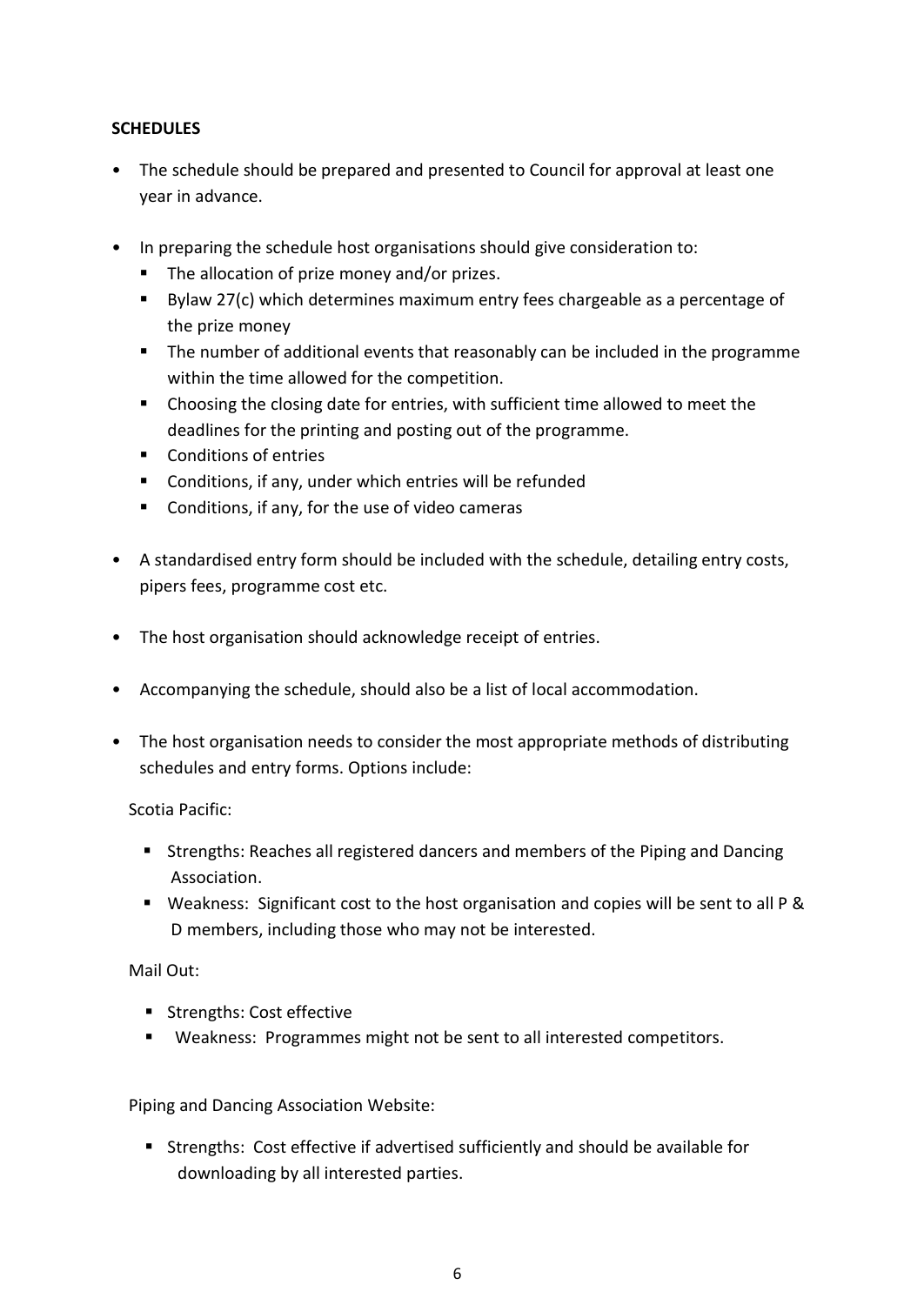#### **PRIZES**

- Minimum prize money must meet the requirements of Bylaw 27(b).
- It is recommended that host organisations also endeavour to provide a prize commensurate with the prestige of the award for the overall Champion and Runner Up in each New Zealand Championship age group.
- It is recommended that the host organisation provides an acknowledgement in the form of a sash, trophy or certificate to each of the ten ranked competitors in each New Zealand Championship age group.
- Correct titles must be printed on all sashes, banners, trophies and certificates. These are as follows:
	- **For individual Championship Events -***Piping and Dancing Association of New Zealand Inc. New Zealand Highland and National Dancing Championship 2010 Highland Fling Under 16 Years 1st.*
	- For overall age group winners' titles  $-$ *Piping and Dancing Association of New Zealand Inc. New Zealand Highland & National Dancing Championship 2010 New Zealand Champion Under 16 years 2010 New Zealand Champion Under 16 years Runner Up*
- The host organisation is responsible for compiling a list of trophy winners and contact details, and for forwarding this list to the organisation hosting the championships the following vear. The set of the set of the set of the set of the set of the set of the set of the set of the set of the set of the set of the set of the set of the set of the set of the set of the set of the set of the set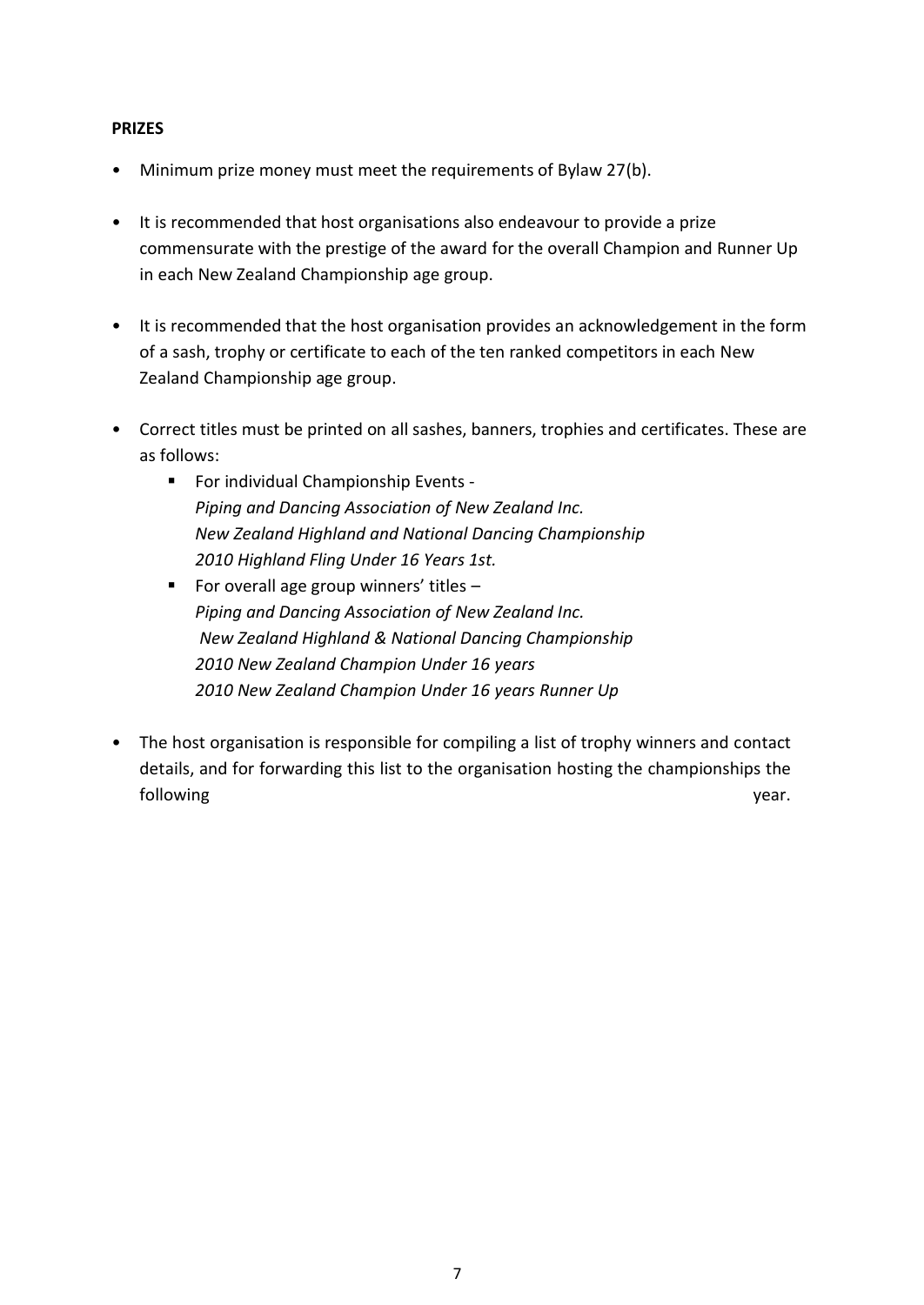#### **PROGRAMME**

- A printed programme should be available for purchase by all competitors and interested parties. The programme should contain:
	- The schedule of events
	- The names of all competitors in each event
	- The start time of each session
	- Any rules or conditions which apply to competitors and spectators, than those listed in the Bylaws.
	- **Instructions and times for all draws, presentations and photographs.**
	- **Times and details of the Opening and Closing Ceremonies.**
- The programme must be posted to each competitor at least 10 days prior to the commencement of the competition.
- The programme should provide an indication of the finishing time for each session. As a guide, sessions should aim to start no earlier than 8am each day and aim to finish no later than 8.30 – 9.00 pm each evening.
- Championship events must be allocated according to Bylaw 27(e). For other classes the organisers should endeavour to allocate classes evenly to adjudicators.
- Host organisations can estimate how long each event will take by allowing three minutes for each solo dance performance and four minutes for Reels. In addition, a time allowance will need to be made for presentations etc.
- Following the publication of the programme, the host organisation must advise all competitors of any change to the venue, adjudicators or timetable. Any such changes would require prior approval from the Piping and Dancing Association.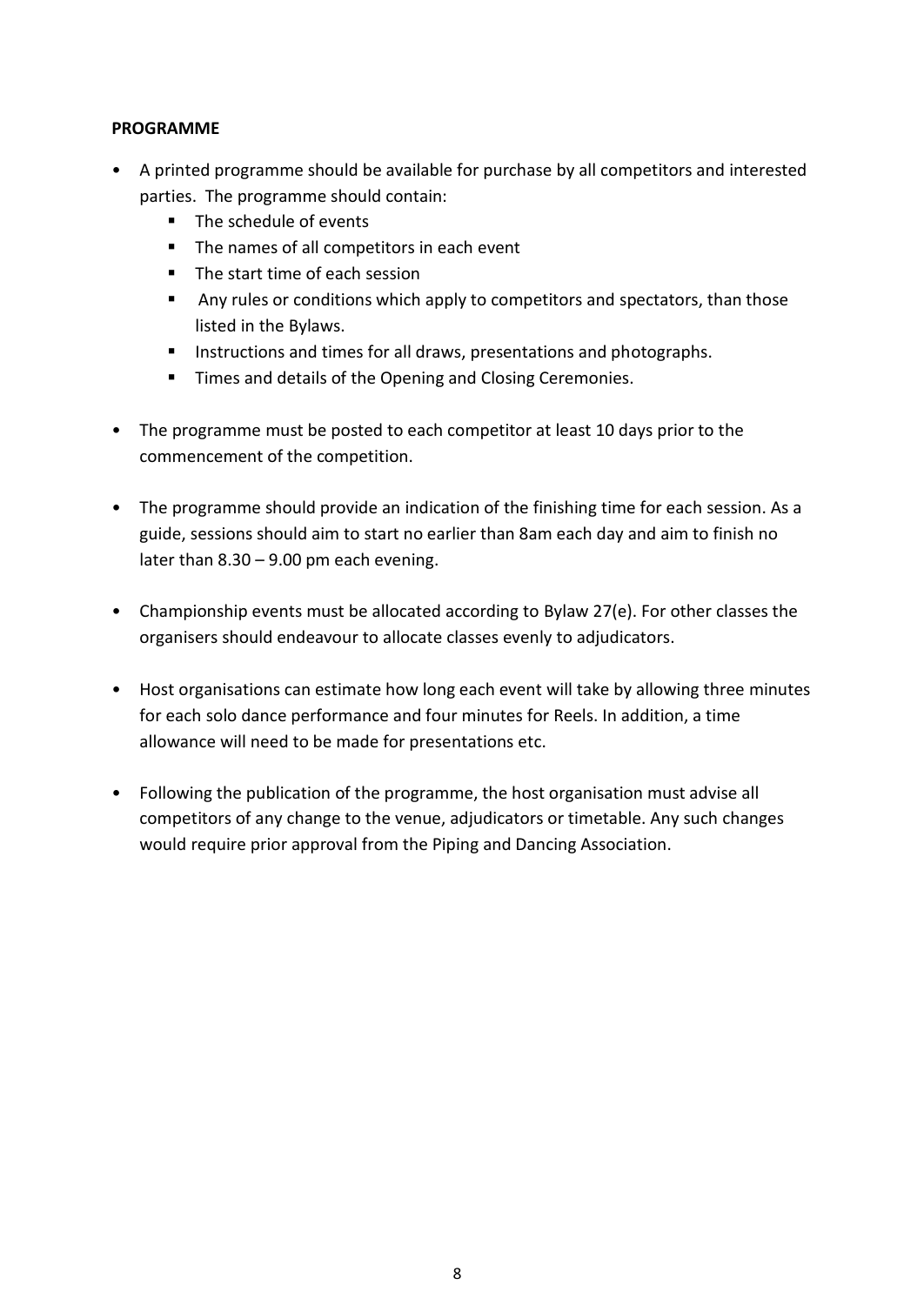#### **ORDER OF EVENTS**

- When constructing the order of events the needs of New Zealand Championship competitors must be the central consideration.
	- Adequate provision must be made to ensure that these competitors have sufficient time for meal and rest breaks scheduled at reasonable intervals.
	- New Zealand Championship competitors should not have events scheduled both at the start and the end of a day.
	- Costume changes should be kept to a minimum.
	- **Placement of presentation ceremonies can impact hugely on dancers' ability to** access reasonable rest and meal breaks both between events, and especially at the end of the day. Ideally, presentation ceremonies should be immediately prior to their next championship class. It is preferable to present a result the following morning, rather than schedule it for the end of a day.
	- **The current view is that if the 18 Year and Over New Zealand Championship class** should be required to "share the stage" with another class, this should only be for solo Highland dances.
- In scheduling events, the provision of adequate meal breaks for adjudicators and pipers should also be considered.

# **OPENING AND CLOSING CEREMONIES**

- Invitees should include the President of the Piping and Dancing Association, other significant persons such as Centre Life Members, organising committee members and members of the host centre/society, along with the competitors, pipers, and adjudicators.
- The host organisation chooses both the structure of the Opening Ceremony and the person given the honour of opening the New Zealand Championships.
- The opening ceremony should be held during the first day of the championships, either before the first New Zealand Championship or at another time early in the first day's programme decided upon by the host organisation.
- In considering the length and structure of the ceremony, it is important to avoid having the dancers stand on stage for too long.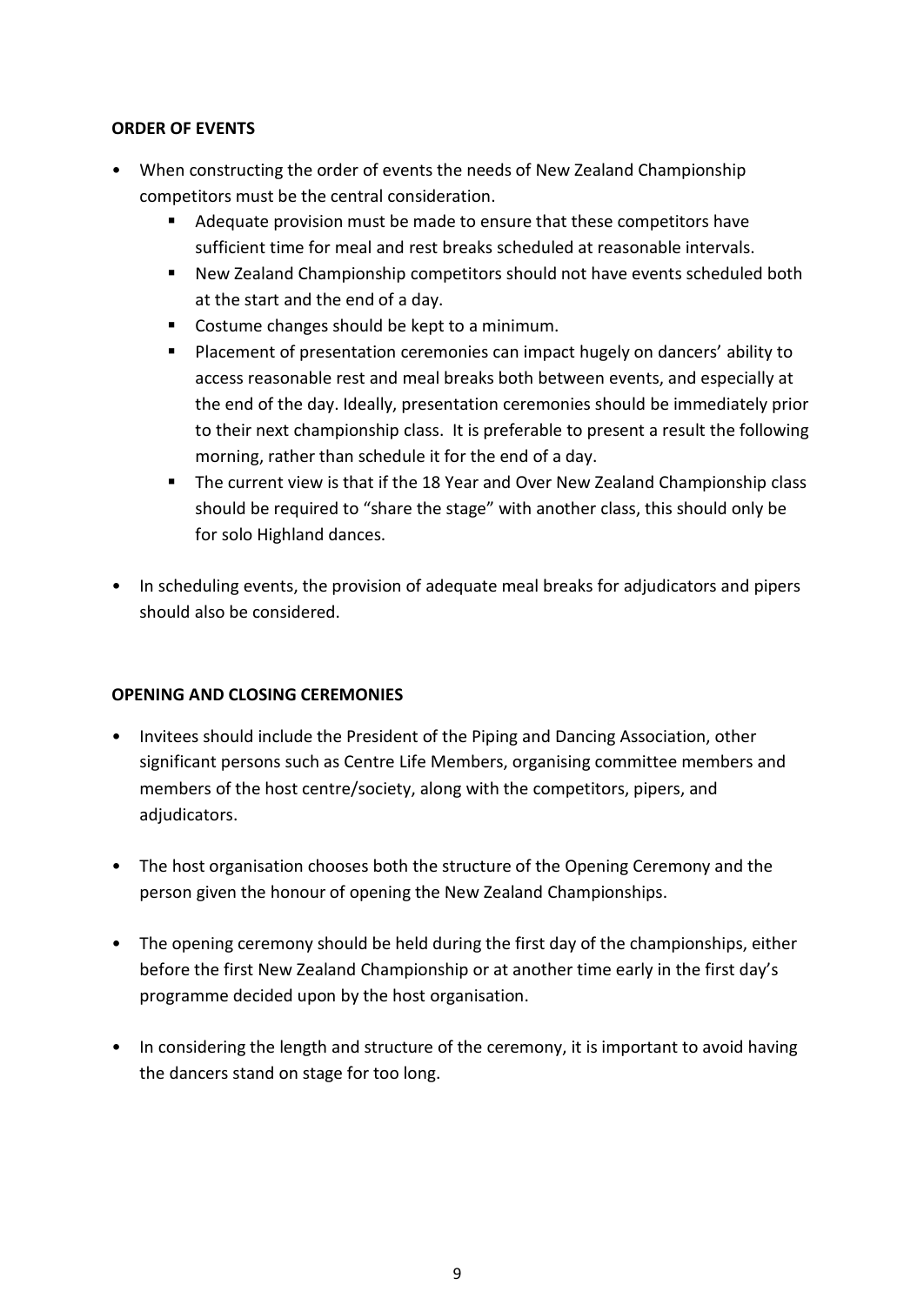#### **DRAWS**

- The organizing committee is to furnish an excel spreadsheet containing a complete list of all competitors entered in each New Zealand Championship to the Piping and Dancing Association as soon as practicable after the closure of entries.
	- All New Zealand Championship events will be predrawn and supervised by representative (s) of the Piping and Dancing Association Executive committee using a computerized random system.
- The order of competitors in each dance will be sent back to the organising committee for inclusion in the published programme.

# **RESULTS**

- Results must be announced as soon as practicable following each event or at a time notified in the programme.
- Consideration must be given to ensuring that the presentation of results does not intrude on dancers' rest and meal breaks.
- All Championships must be presented on the stage.

# **RANKING SYSTEM**

• A spreadsheet with a standardised format will be available to the host organisation.